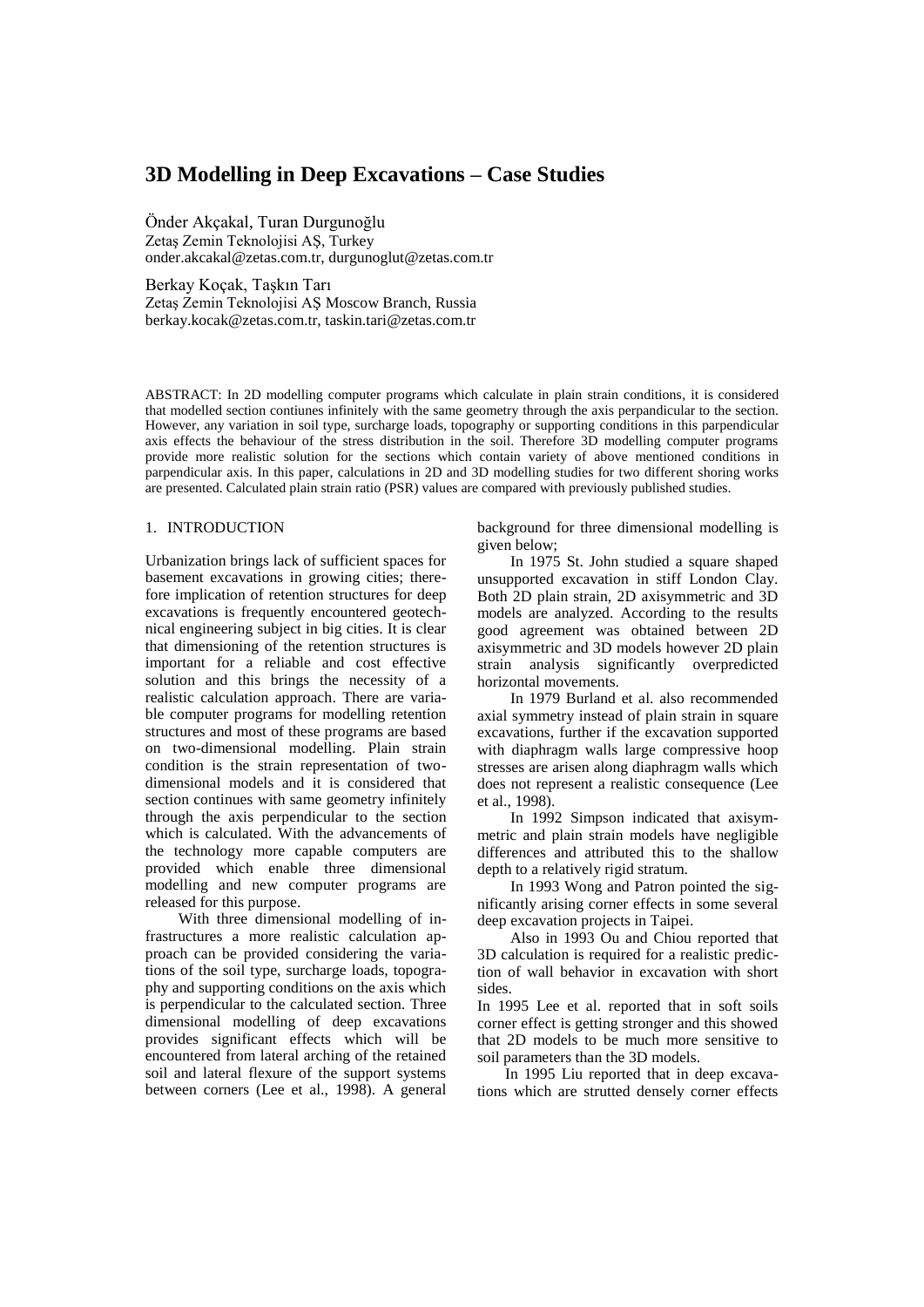are suppressed above the excavation level but under the excavation level it is again possible to see the corner effect preventing high wall deflection.

Also in 1996 Ou et all. have described "PSR" plain strain ratio as the maximum movement in the center of an excavation wall computed by 3D analyses divided by that computed by plain strain model. Ou et al. originally defined PSR in terms of the ratio of width to length of the wall and distance from the corner.

In 1998 Lee et al. reported a comparison between field data and 2D - 3D analysis. The results of the 3D analysis are mostly in agreement with field data, some differences are also obtained due to the construction delay and overexcavation.

In 2000 Ou et al. published a case study about Taipei National Enterprise Centre Project and it is reported that plain strain condition could be occurred 34.4 m away from the corner, excavation depth was 19.7 m and construction method was top-down.

In 2002 Beadman and Cheng utilized results of four case studies to calibrate an empirical method for calculation of displacements around corners which was developed by Arup Geotechnics in London. Then in 2010 Fuentes and Devriendt developed a new empirical method for calculation of displacements around corners.

In 2007 Finno et al. reported that PSR is affected by the ratio of the length of wall to the excavation depth, the ratio of the plan dimensions of the excavation L/B, L being the side where displacements are computed, the wall system stiffness and factor of safety against basal heave.

In this paper numerical analysis of two deep excavations are summarized and discussed in terms of 2D and 3D modelling.

# 2. CASE STUDIES

Numerical studies for two different projects with deep excavations are summarized in this section. These excavations are calculated both 2-D plain strain model and 3-D model. Site monitoring data couldn't be submitted within this paper, since monitoring studies are still being performed.

## *2.1. Water Intake Structure, Samsun*

A deep excavation was planned for a water intake structure which was planned to be constructed in an industrial plant site in Samsun, Turkey.

Excavation for the water intake structure is planned to be torch shaped as illustrated in Figure 1. Excavation widths are variable which 23.80 m and 15.70 m. Total length of the excavation is approximately 44.50 m and excavation depths are -11.35 m and -8.30 m respectively.



Figure 1. Water Intake Structure Dimensions

Soil profile is considered as given in the table below;

Table 1. Soil Profile for Water Intake Structure

| Soil | Depth  | ν.       | $\circ$<br>$\varnothing$ | $\mathbf{c}^{\prime}$ | F.            |
|------|--------|----------|--------------------------|-----------------------|---------------|
|      |        | $kN/m^3$ |                          |                       | $kPa$ $MN/m2$ |
| Fill | $0-3m$ |          | $30^{\circ}$             |                       | د،            |
| Sand | $3m-$  | 17.5     | $34^\circ$               |                       | 25            |

Water level was observed approx. 2.0 m below the ground surface resulting hydrostatic pressures are considered in the calculations behind the shoring wall.

Since no building or heavy structure exist around the excavation only 15 kPa surcharge was considered as an estimated site operational surcharge.

To eliminate the excessive ground water infiltration into the excavation pit diaphragm wall shoring system is planned to be constructed. Diaphragm wall depth will be 22.50 m for the section with 11.35 m excavation depth, and 18 m for the section with 8.30 m excavation depth. In 18 m deep diaphragm wall reinforcement cage is considered to be installed in only first 16.50 m of the diaphragm wall.

Diaphragm wall panels will be supported with steel struts which will be placed at eleva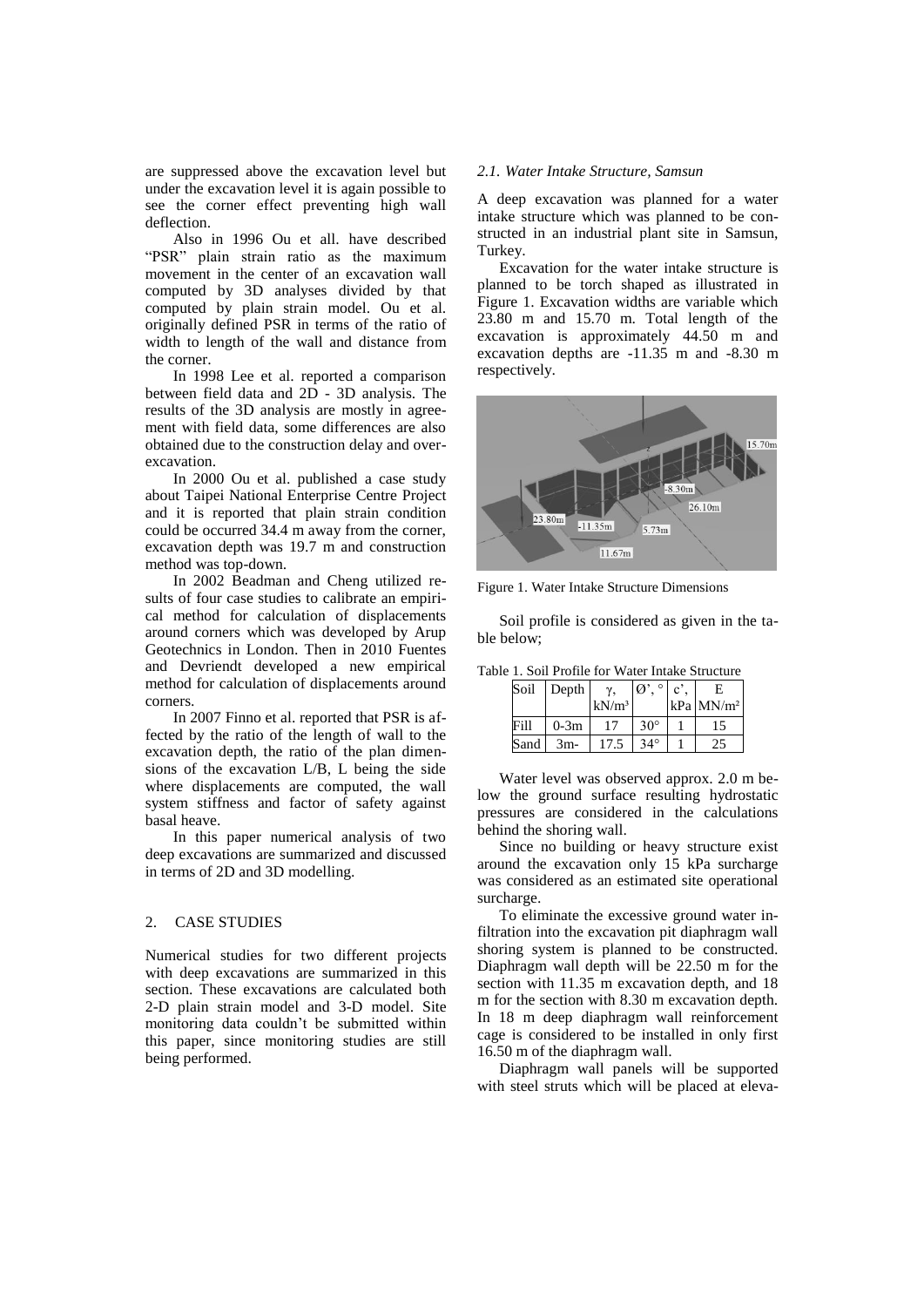tions of -4.25m and -3.25m for the sections with excavation depths 11.35m and 8.30m respectively. Sections of the shoring wall are given in Figure 2a and 2b;



Figures 2a&2b. Diaphragm Wall Shoring Sections

Lateral displacements of the diaphragm walls with 2D plain strain model are calculated as 64mm and 33mm for sections with excavation depths 11.35m and 8.30m respectively. (Figures 3a&3b and Figures 4a&4b)

Surface settlement behind the shoring wall is estimated as 68 mm and 34 mm for the sections with excavation depths 11.35m and 8.30m respectively.



Figures 3a&3b. Diaphragm Wall Lateral Displacement (Exc. Depth is -11.35m)



Figures 4a&4b. Diaphragm Wall Lateral Displacement (Exc. Depth is -8.3m)

Lateral displacements of the diaphragm walls with 3D model are calculated as follows (Figure 5);

For 11.35 m Excavation depth, lateral displacements are 38mm and 30mm for the long and short sides respectively.

For 8.30 m Excavation depth, lateral displacements are 27mm and 18mm for the long and short sides respectively.



Figure 5. Diaphragm Wall Displacement With 3D Model Calculation

Surface settlements are estimated as follows (Figure 6); For 11.35 m Excavation depth, surface settlements are 34mm and 30mm for the long and short sides respectively.

For 8.30 m Excavation depth, surface settlements are 25mm and 18mm for the long and short sides respectively.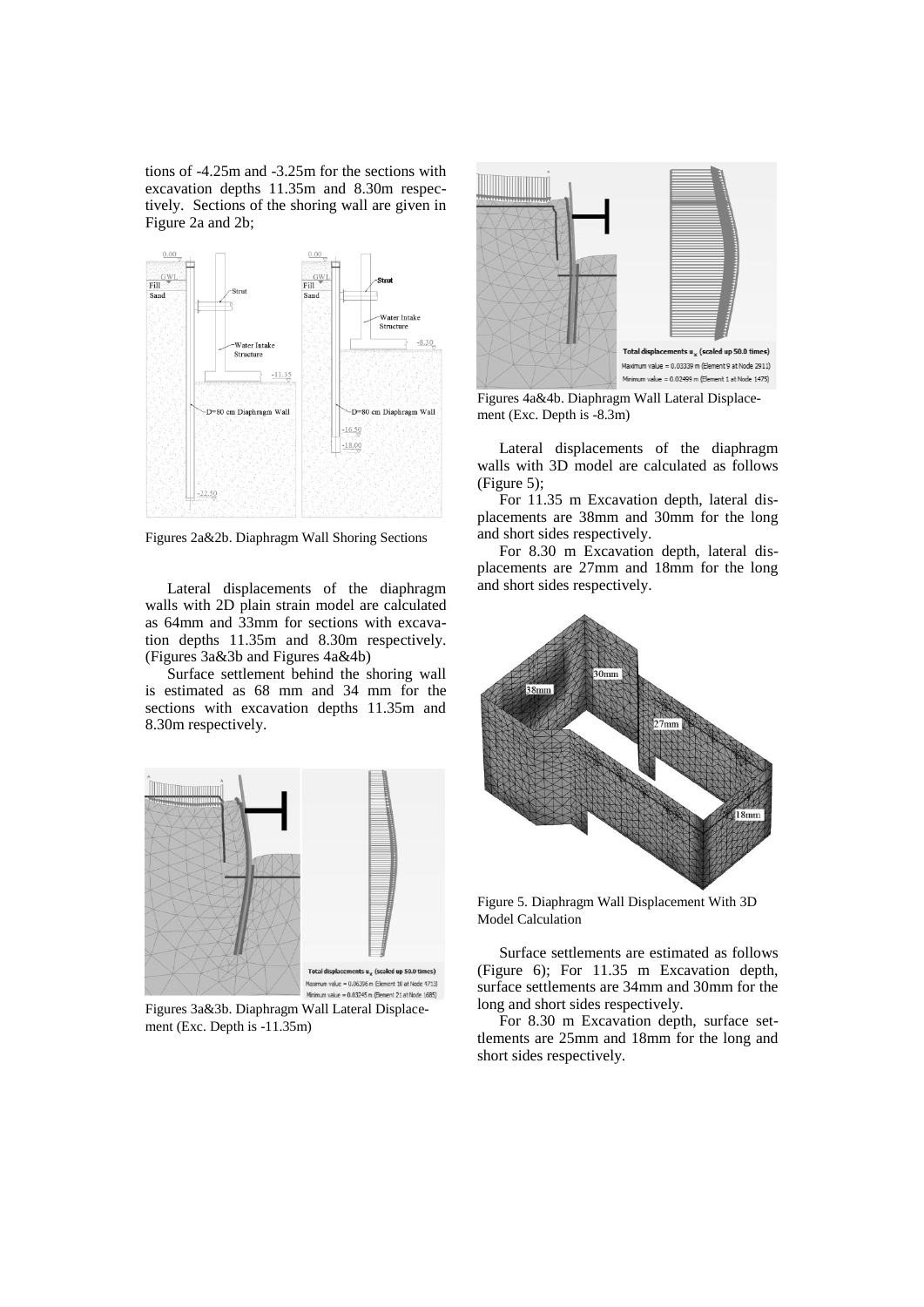

Figure 6. Surface Settlements With 3D Model Calculation

## *2.2. Hotel Project, Izmir*

A hotel structure is planned to be constructed with 3 basement floors in Izmir, Turkey.

Excavation for the hotel basements is planned to be rectangular shaped as illustrated in Figure 7. Excavation plan dimensions are 34m by 22m. Excavation depth is 11.30 m.



Figure 7. Hotel Basement Excavation Dimensions

Soil profile is considered as given in the table below;

| Soil   |          | Depth $\gamma$ , kN/m <sup>3</sup> | $\emptyset$ ', $\circ$ |        | $c'$ , kPa E, MN/m <sup>2</sup> |
|--------|----------|------------------------------------|------------------------|--------|---------------------------------|
| Fill   | $0-7m$   | 19                                 | $34^\circ$             | 10     | 25                              |
| Sand   | $7-8m$   | 18                                 | $30^\circ$             | 2      | 5                               |
| Clay 1 | $8 - 15$ | 17                                 |                        | $\ast$ | 10                              |
| Clay 2 | $15-18$  | 17                                 |                        | *      | 25                              |
| Gravel | 18-19    | 18                                 | 32                     | 5      | 20                              |
| Clay 3 | 19-21    | 18                                 |                        | *      | 30                              |
| Gravel | $21-23$  | 18                                 | 32                     | 5      | 20                              |
| Clay 4 | 23-29    | 18                                 |                        | *      | 38                              |

Table 2. Soil Profile for Hotel Project, Izmir

\* Clay layers modelled with undrained parameters. 30, 50, 60 and 75 kPa cu values are considered for Clay 1, 2, 3 and 4 layers respectively.

Water level was observed at 1.0 m below the ground surface, resulting hydrostatic pressures are considered in the calculations behind the shoring wall.

There are two neighboring buildings which modelled with 100 kPa surcharge load. 15 kPa surcharge was considered as site operational loads for the other sides.

To eliminate the excessive ground water infiltration into the excavation pit diaphragm wall shoring system is planned to be constructed. Diaphragm wall length will be 20 m for 11.30 m excavation depth.

Diaphragm wall panels will be supported with two rows of steel struts which will be placed under -1.40m and -5.35m below the ground surface. Sections of the shoring wall are given in Figure 2a and 2b;



Figure 8. Diaphragm Wall Shoring Section

Also six numbers of barrettes were implemented under the foundation to eliminate the uplift risk. In deep shoring calculations these barrettes are also taken into account.

Lateral displacements of the diaphragm walls with 2D plain strain model are estimated as 147mm and 10mm for sections neighboring building and the street sides respectively (Figure 9).



Figure 9. Diaphragm Wall Lateral Displacement

Surface settlement behind the shoring wall is calculated as 102mm and 12 mm for sections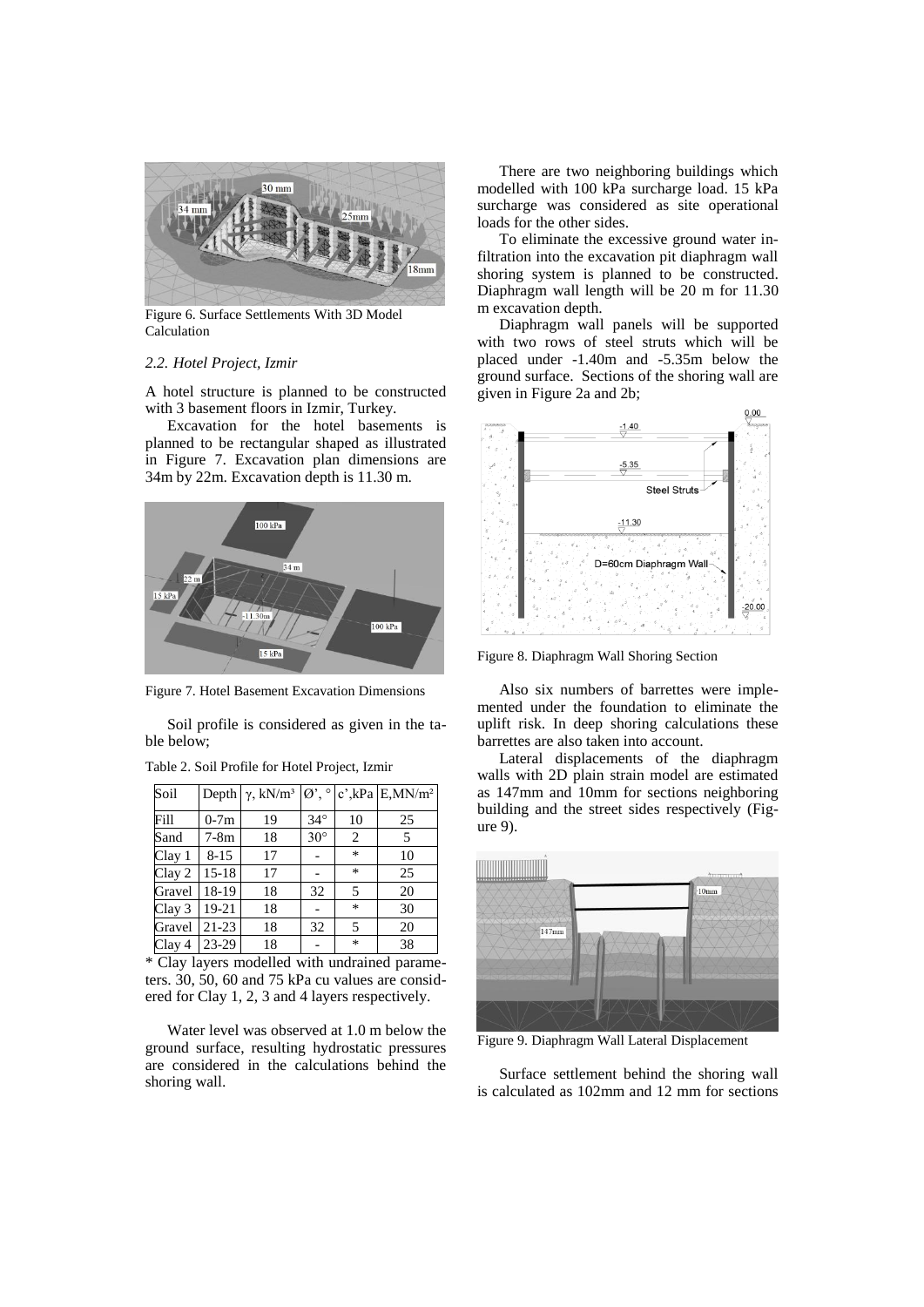neighboring building and the street sides respectively.

Lateral displacements of the diaphragm walls with 3D model are estimated as follows;

For the sides neighboring the buildings, lateral displacements are 57mm and 54mm for the short and long sides respectively. The lateral displacement of the short side is smaller than the other because the building load effects to only the half of this side.

For the sides neighbouring to the streets, lateral displacements are 33 mm and 37 mm for the short and long sides respectively.



Figure 10. Displacements with 3D Model

Surface settlements are calculated as follows (Figure 11);

For the sides neighbouring the buildings, surface settlements are mm and 31 mm for both long and the short sides.

For the sides neighbouring the streets, surface settlements are 22mm and 16mm for the long and short sides respectively.



Figure 11. Settlements With 3D Model Calculation

Calculated lateral diaphragm wall displacements and surface settlements in two and three dimensional model analysis and also for both of two cases are summarized in the Table 3.

| Case/<br>Model | Exc.<br>Depth | Surc.<br>Load | Lateral<br>Disp. | Settle-<br>ments |
|----------------|---------------|---------------|------------------|------------------|
|                | m             | kPa           | mm               | mm               |
| 1./2D          | 11.35         | 15            | 64               | 68               |
| 1./3D          | 11.35         | 15            | $38/30*$         | $34/30*$         |
| 1./2D          | 8.30          | 15            | 33               | 34               |
| 1./3D          | 8.30          | 15            | $27/18*$         | $25/18*$         |
| 2. / 2D        | 11.30         | 100           | 147              | 102              |
| 2. / 3D        | 11.30         | 100           | $54/57*$         | $31/31*$         |
| 2. / 2D        | 11.30         | 15            | 10               | 12               |
| 2. / 3D        | 11.30         | 15            | $37/33*$         | $22/16*$         |

\* First value is for the long, second value is for the short side of the excavation.

#### 3. PLAIN STRAIN RATIO (PSR)

As described in introduction part Finno et al. (2007) reported that plain strain ratio "PSR" is related with the ratios of the length of wall to the excavation depth, the ratio of the plan dimensions of the excavation L/B, L being the side where displacements are computed, the wall system stiffness and factor of safety against basal heave. According to Finno et al. (2007) PSR can be estimated with below formula;

$$
PSR = (1 - e^{-kC(L/H_e)}) + 0.05(L/B - 1), \quad (1)
$$

"k" is system stiffness factor and can be calculated as;

$$
k=1-0.0001(S)
$$
 (2)

Where "S" is support system stiffness and calculated as; (Clough et al. 1989)

$$
S = \frac{EI}{\gamma_w h^4},\tag{3}
$$

Where "EI" is bending stiffness of the wall, " $\gamma_w$ " is unit weight of water and "h" is average vertical spacing of lateral support elements.

"C" is factor that depends of the factor of safety against basal heave.

$$
C = 1 - \{0.5(1.8 - FS_{BH})\}\tag{4}
$$

L is being the side where movements are computed. B is the secondary length of the wall. He is the excavation depth.

PSR values are calculated for the sections both considering plaxis results and the method submitted by Finno et al. (2007) and summarized in the table below;